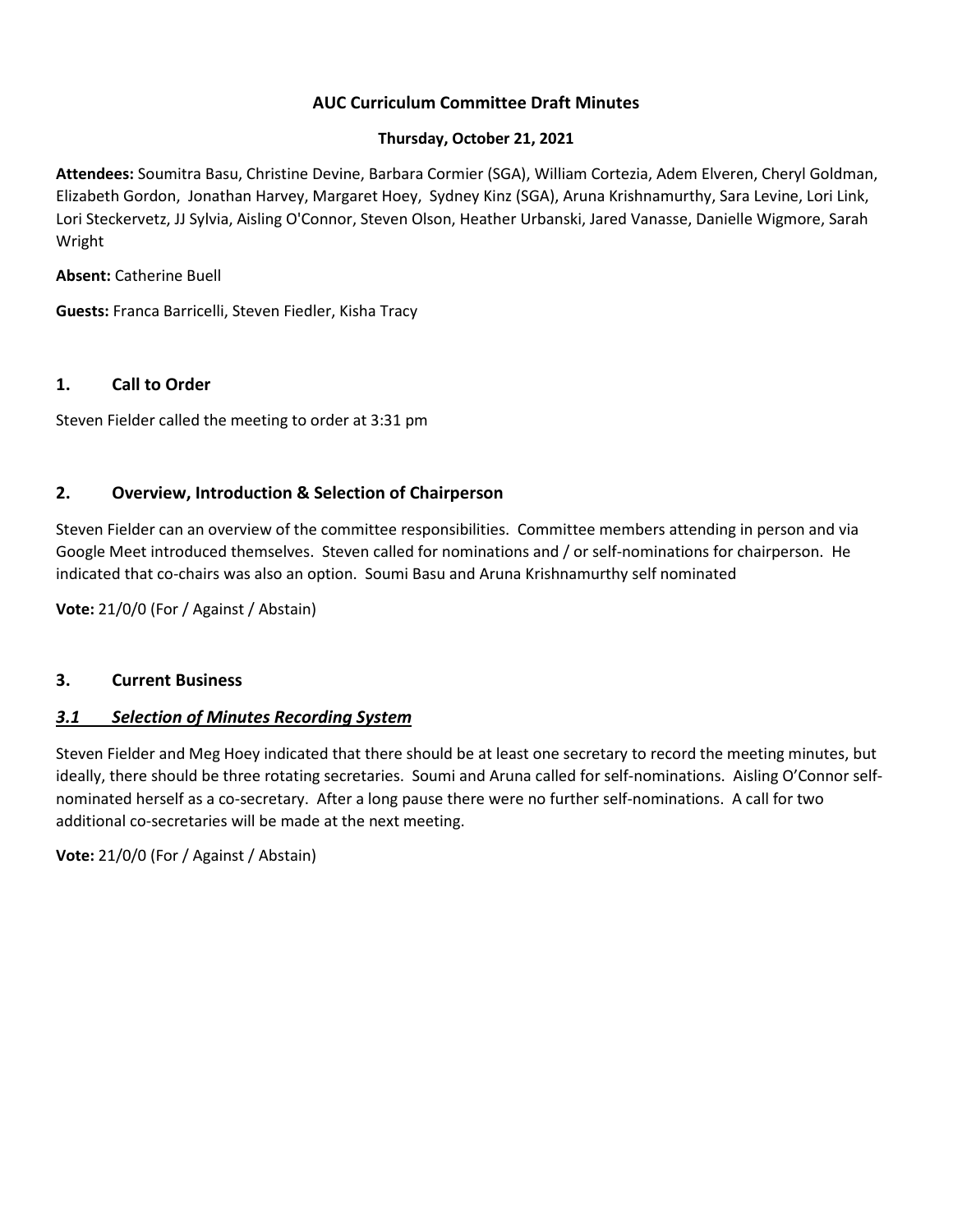# *3.2 Formation of the LAS Sub-Committee*

Steven Fiedler asked the committee to consider changing the name of the subcommittee to the "General Education Subcommittee" and to form the new subcommittee. Danielle was on the sub-committee last year and asked if this was still necessary. Kisha indicated that the sub-committee is still needed, but is a non-voting committee. Aruna said that we should consider if there was any rationale for keeping the subcommittee. Liz Gordon was on the sub-committee and said that the same discussions were had at both the sub-committee and curriculum committee. There was some further discussion back and forth about the value of the sub-committee, but it was decided that the name be changed first.

## **Motion to change the name of the LA&S sub-committee to the General Education sub-committee:** Soumi Basu **Second:** Sydney Kinz

# **Vote:** 21/0/0 (For / Against / Abstain)

Soumi suggested selecting members for the sub-committee. Aruna said we should pause to see if there was interest in a motion to dissolve the committee. JJ asked if it would need to be voted on by AUC. Meg, Aruna, JJ, Kisha and others had a vigorous discussion about the merits of the committee and if it was better to do away with it rather than populating. JJ informed the committee that AUC 132 (2019) which detailed the formation of the sub-committee was withdrawn.

### **Motion to dissolve the General Education sub-committee:** Steve Olsen **Second:** Aruna Krishnamurthy

**Vote:** 14/1/6 (For / Against / Abstain)

### *3.3 Determination of Meeting Modality*

Aruna, Meg, Liz, Soumi, Kisha, JJ and others discussed the audio issues of dual modality meeting. Suitably sized facilities not available on campus to accommodate dual modality meetings. While many members would prefer in person meetings, virtual is more practical. Some other governance bodies have also adopted virtual meetings (straw poll) remote meetings in the future.

# *3.4 Extending Meeting Beyond 4:30 pm*

At 4:33 pm Kisha informed the committee that a vote was needed to extend the meeting time beyond 4:30 pm so that AUC # 1 could be addressed.

**Vote:** 21/0/0 (For / Against / Abstain)